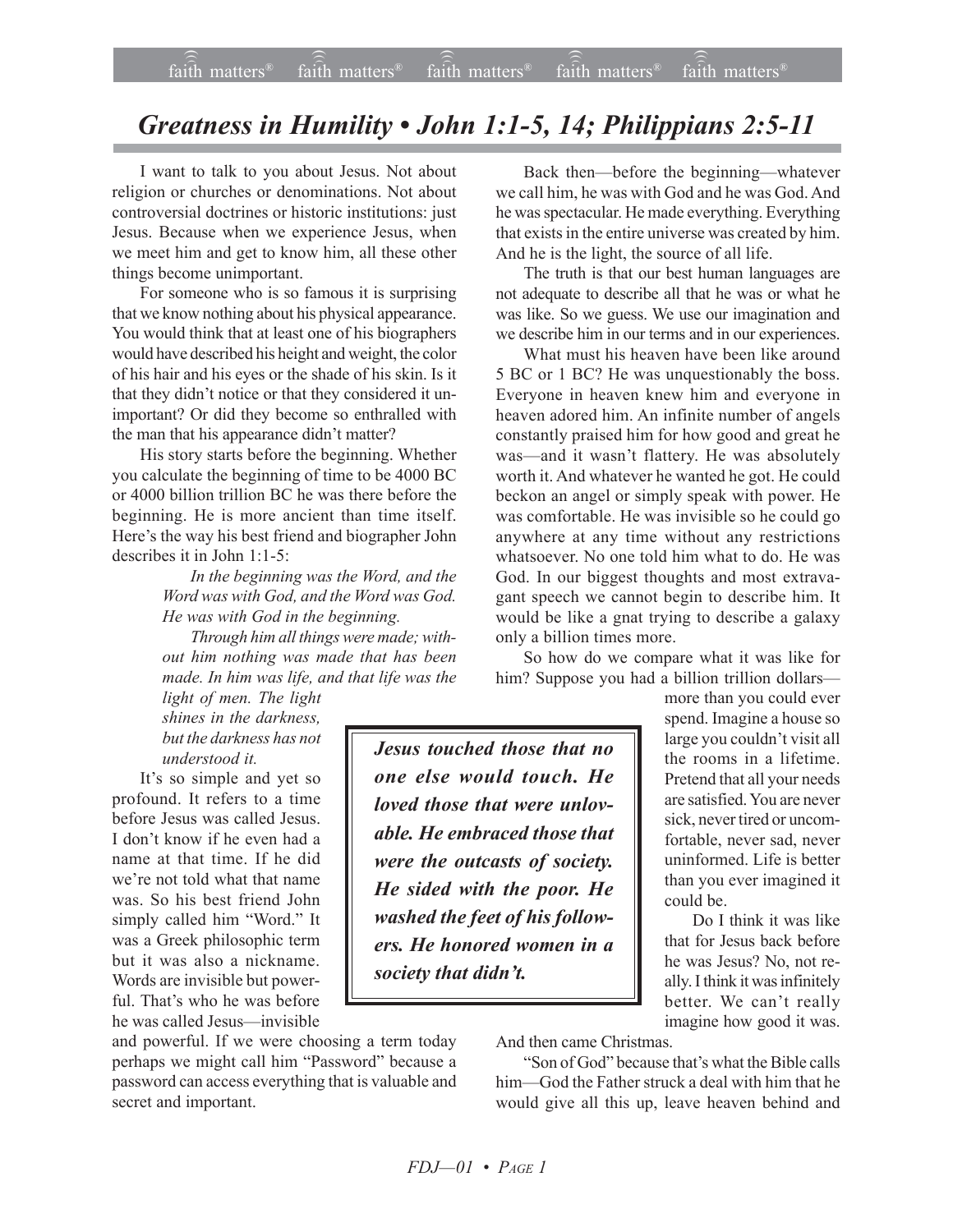## $\widehat{\widehat{\mathfrak{tair}}}$  matters  $^{\circ}$  faith matters faith matters  $^{\circ}$  faith matters faith matters  $^{\circ}$  $f$ aith matters<sup>®</sup> faith matters<sup>®</sup> faith matters<sup>®</sup>

come to earth. Earth was this tiny little speck out there in one of the galaxies he had created, a place inhabited by human creatures that were in rebellion. And he would not only go there, but he would actually become a human. That's what the Bible tells us in John 1:14: "The Word became flesh and made his dwelling among us."

I doubt that the angels could comprehend how this could even be possible. While they had always believed that God could do anything, this seemed to be a stretch even for God. How does God shrink down to human size? How does God become a creature? And if he does become a creature, does that mean that he has to eat and sleep and go to the bathroom? And how long does all this humanity stuff last?

Actually, it was more dramatic by far than even an angel could imagine. The Son of God didn't shrink down to the size of a man but to the size of an embryo. God became microscopic. He lived for nine months inside a young virgin. The Light of the World was in complete darkness. The Word of God was silent. It was unimaginable.

What do you think of when you think of humility? Do you not think of someone who is great and powerful becoming a "nobody"? Is it not giving up fame, power and fortune? The New Testament says about Jesus in Philippians 2:6-7, "Who, being in *very nature God, did not consider equality with God something to be grasped, but he made himself nothing, taking the very nature of a servant, being made in human likeness.*"

When he was born he was named Jesus, but he was no less God. And so as God, but now human, he submitted to all the things that happen to humans from birth to circumcision to being nursed at his mother's breast to having his diapers changed. He had to learn to talk, he who was the Word. He had to learn to walk, this Creator of the universe. He had to learn to feed himself, to read and write. He experienced the stuff of growing up from neighborhood bullies to puberty to learning a profession and making a living.

Was all this embarrassing? Humiliating? Infuriating? Amazingly, he did it all with dignity and grace. God became human—and not a human king but a human servant.

It takes my breath away. It kind of makes me wince. I want to look the other way. I am embarrassed. God should not have to be like me. But there's more. He not only humbled himself at Christmas but he humbled himself all the way to the cross.

I confess that my preference is to fight back when I think I'm right and others are wrong. I want to defend myself. I'm easily offended if my pride is hurt. I want to fight for my rights.

But, not Jesus! He let them laugh at him. He let them accuse him of things he had not done. He let them think they were better. He let them strip off his clothes. He let them beat him almost to death. They caused indescribable pain. They crucified him!

And he died. God died. The Creator of the universe, the Author of life, died! I don't know what it feels like to die, but Jesus did. I don't want to die, but Jesus volunteered to die. I want to die when I'm old and in my sleep, but Jesus died when he was young and on a public cross. I don't even like to think about it.

Jesus was God. Jesus was human. And Jesus was humble. I don't really get it, and I certainly don't have the vocabulary to explain it, but I am impressed beyond comprehension. Jesus was so great, so good, so humble.

Do you know the story of Edwin Hubble? The Hubble telescope is named after him. He was a truly astonishing man. In 1906, when he was a teenager, Hubble competed in an Illinois track meet and in one day won the pole vault, shot put, discus throw, hammer throw, standing high jump, running high jump and was on the winning mile-relay team. He won seven First Place ribbons in one track meet. He came in third in the broad jump and that same year set a record for the high jump in Illinois. He was one of the premier athletes in America.

Hubble was described as "handsome almost to a fault." They called him Adonis. He studied physics and astronomy at the University of Chicago and became one of the first Rhodes Scholars at Oxford University.

He began his career as an astronomer at the Mount Wilson Observatory in California in 1919 at a time when astronomers believed that the Milky Way was the only galaxy. In 1924 he wrote a landmark paper showing that the universe contains many galaxies. He was the first to conceive that the universe is expanding. He basically changed the way scientists view the universe in which we live.

He was an amazing man, but for Edwin Hubble none of that was enough. On his resume he claimed